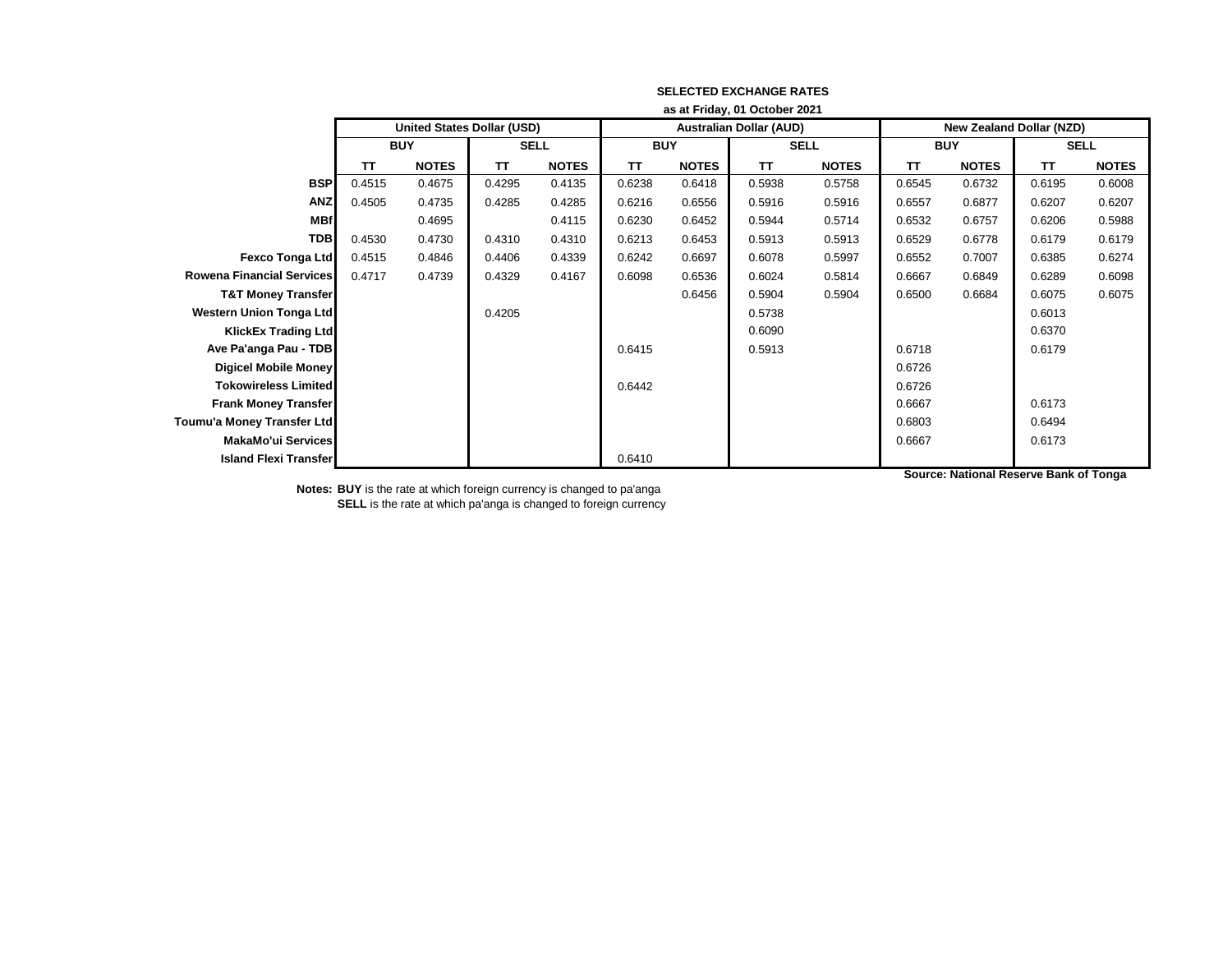|                                | as at Friday, 08 October 2021 |                                   |             |              |            |              |                                |              |                                 |              |             |              |
|--------------------------------|-------------------------------|-----------------------------------|-------------|--------------|------------|--------------|--------------------------------|--------------|---------------------------------|--------------|-------------|--------------|
|                                |                               | <b>United States Dollar (USD)</b> |             |              |            |              | <b>Australian Dollar (AUD)</b> |              | <b>New Zealand Dollar (NZD)</b> |              |             |              |
|                                | <b>BUY</b>                    |                                   | <b>SELL</b> |              | <b>BUY</b> |              | <b>SELL</b>                    |              | <b>BUY</b>                      |              | <b>SELL</b> |              |
|                                | TΤ                            | <b>NOTES</b>                      | <b>TT</b>   | <b>NOTES</b> | TΤ         | <b>NOTES</b> | TΤ                             | <b>NOTES</b> | TΤ                              | <b>NOTES</b> | <b>TT</b>   | <b>NOTES</b> |
| <b>BSP</b>                     | 0.4528                        | 0.4688                            | 0.4308      | 0.4148       | 0.6192     | 0.6372       | 0.5892                         | 0.5712       | 0.6536                          | 0.6723       | 0.6186      | 0.5999       |
| <b>ANZ</b>                     | 0.4518                        | 0.4748                            | 0.4298      | 0.4298       | 0.6166     | 0.6506       | 0.5866                         | 0.5866       | 0.6552                          | 0.6872       | 0.6202      | 0.6202       |
| <b>MBf</b>                     |                               | 0.4717                            |             | 0.4132       | 0.6184     | 0.6410       | 0.5898                         | 0.5682       | 0.6523                          | 0.6757       | 0.6197      | 0.5952       |
| <b>TDB</b>                     | 0.4543                        | 0.4743                            | 0.4323      | 0.4323       | 0.6163     | 0.6403       | 0.5863                         | 0.5863       | 0.6520                          | 0.6769       | 0.6170      | 0.6170       |
| Fexco Tonga Ltd                | 0.4528                        | 0.4860                            | 0.4417      | 0.4352       | 0.6186     | 0.6646       | 0.6018                         | 0.5951       | 0.6540                          | 0.6997       | 0.6370      | 0.6266       |
| <b>T&amp;T Money Transfer</b>  |                               |                                   |             |              |            | 0.5930       | 0.5940                         | 0.5940       | 0.6623                          | 0.6232       | 0.6232      | 0.6232       |
| MoneyGram - BSP                | 0.4619                        |                                   |             |              | 0.6344     |              |                                |              | 0.6885                          |              |             |              |
| <b>Western Union Tonga Ltd</b> |                               |                                   | 0.4218      |              |            |              | 0.5685                         |              |                                 |              | 0.6000      |              |
| <b>KlickEx Trading Ltd</b>     |                               |                                   |             |              |            |              | 0.6040                         |              |                                 |              | 0.6360      |              |
| Ave Pa'anga Pau - TDB          |                               |                                   |             |              | 0.6361     |              | 0.5863                         |              | 0.6709                          |              | 0.6170      |              |
| <b>Frank Money Transfer</b>    |                               |                                   |             |              |            |              |                                |              | 0.6757                          |              | 0.6289      |              |
| Toumu'a Money Transfer Ltd     |                               |                                   |             |              |            |              |                                |              | 0.6803                          |              | 0.6494      |              |
| <b>Island Flexi Transfer</b>   |                               |                                   |             |              | 0.6369     |              |                                |              |                                 |              |             |              |

**Notes: BUY** is the rate at which foreign currency is changed to pa'anga **SELL** is the rate at which pa'anga is changed to foreign currency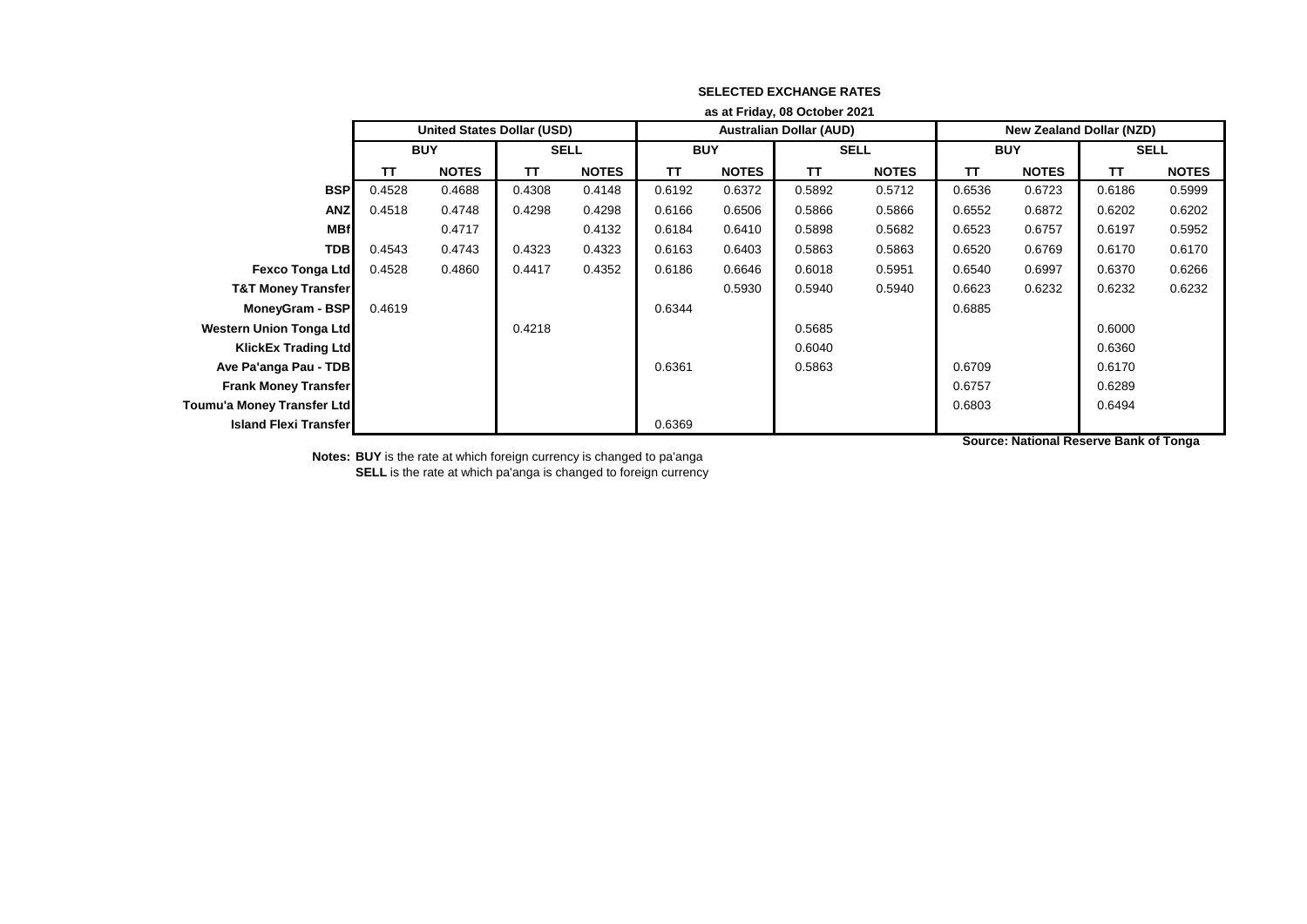|                                  | as at Friday, 15 October 2021 |                                   |             |              |            |              |                                |              |                                 |              |             |              |
|----------------------------------|-------------------------------|-----------------------------------|-------------|--------------|------------|--------------|--------------------------------|--------------|---------------------------------|--------------|-------------|--------------|
|                                  |                               | <b>United States Dollar (USD)</b> |             |              |            |              | <b>Australian Dollar (AUD)</b> |              | <b>New Zealand Dollar (NZD)</b> |              |             |              |
|                                  |                               | <b>BUY</b>                        | <b>SELL</b> |              | <b>BUY</b> |              | <b>SELL</b>                    |              | <b>BUY</b>                      |              | <b>SELL</b> |              |
|                                  | TΤ                            | <b>NOTES</b>                      | TΤ          | <b>NOTES</b> | TΤ         | <b>NOTES</b> | TΤ                             | <b>NOTES</b> | <b>TT</b>                       | <b>NOTES</b> | TΤ          | <b>NOTES</b> |
| <b>BSP</b>                       | 0.4550                        | 0.4710                            | 0.4330      | 0.4170       | 0.6137     | 0.6317       | 0.5837                         | 0.5657       | 0.6477                          | 0.6664       | 0.6127      | 0.5940       |
| <b>ANZ</b>                       | 0.4540                        | 0.4770                            | 0.4320      | 0.4320       | 0.6112     | 0.6452       | 0.5812                         | 0.5812       | 0.6482                          | 0.6802       | 0.6132      | 0.6132       |
| <b>MBf</b>                       |                               | 0.4739                            |             | 0.4149       | 0.6129     | 0.6329       | 0.5844                         | 0.5618       | 0.6463                          | 0.6711       | 0.6138      | 0.5917       |
| <b>TDB</b>                       | 0.4565                        | 0.4765                            | 0.4345      | 0.4345       | 0.6109     | 0.6349       | 0.5809                         | 0.5809       | 0.6457                          | 0.6706       | 0.6107      | 0.6107       |
| <b>Fexco Tonga Ltd</b>           | 0.4550                        | 0.4884                            | 0.4439      | 0.4373       | 0.6126     | 0.6586       | 0.5962                         | 0.5897       | 0.6476                          | 0.6932       | 0.6308      | 0.6207       |
| <b>Rowena Financial Services</b> | 0.4717                        | 0.4785                            | 0.4367      | 0.4202       | 0.6098     | 0.6452       | 0.5917                         | 0.5714       | 0.6667                          | 0.6803       | 0.6211      | 0.6024       |
| <b>T&amp;T Money Transfer</b>    |                               |                                   |             |              |            | 0.6356       | 0.5940                         | 0.5876       | 0.6500                          | 0.6733       | 0.6075      | 0.6075       |
| <b>Western Union Tonga Ltd</b>   |                               |                                   | 0.4235      |              |            |              | 0.5626                         |              |                                 |              | 0.5931      |              |
| <b>KlickEx Trading Ltd</b>       |                               |                                   |             |              |            |              | 0.5990                         |              |                                 |              | 0.6300      |              |
| Ave Pa'anga Pau - TDB            |                               |                                   |             |              | 0.6302     |              | 0.5809                         |              | 0.6640                          |              | 0.6107      |              |
| <b>Frank Money Transfer</b>      |                               |                                   |             |              |            |              |                                |              | 0.6757                          |              | 0.6250      |              |
| Toumu'a Money Transfer Ltd       |                               |                                   |             |              |            |              |                                |              | 0.6803                          |              | 0.6494      |              |
| <b>MakaMo'ui Services</b>        |                               |                                   |             |              |            |              |                                |              | 0.6667                          |              | 0.6173      |              |
| <b>Joy Trading Co Ltd</b>        |                               |                                   |             |              |            |              |                                |              | 0.6802                          |              |             |              |
| <b>Island Flexi Transfer</b>     |                               |                                   |             |              | 0.6289     |              |                                |              |                                 |              |             |              |

**Notes: BUY** is the rate at which foreign currency is changed to pa'anga **SELL** is the rate at which pa'anga is changed to foreign currency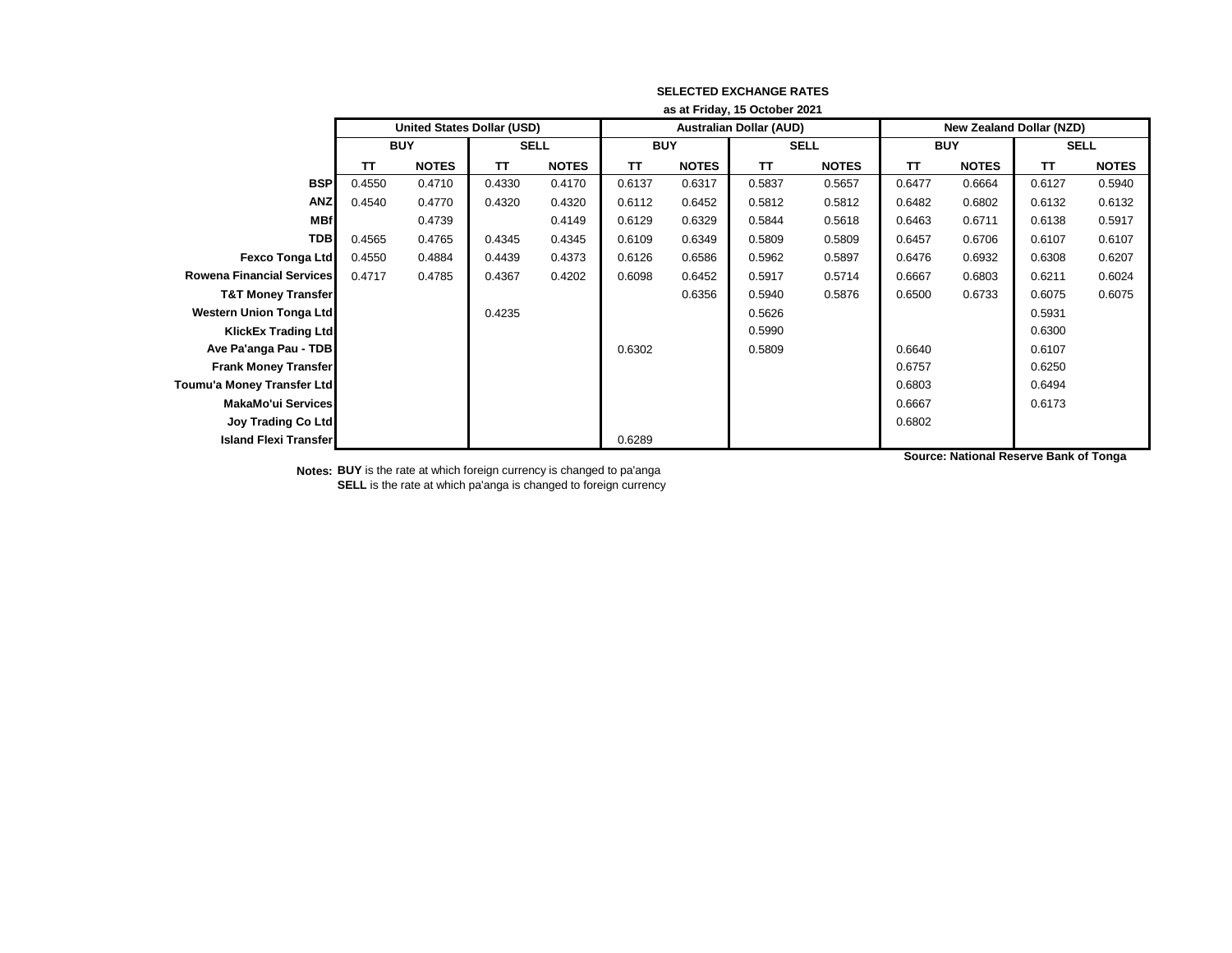|                                  | as at Friday, 22 October 2021 |                                   |             |              |            |              |                                |              |                                 |              |             |              |
|----------------------------------|-------------------------------|-----------------------------------|-------------|--------------|------------|--------------|--------------------------------|--------------|---------------------------------|--------------|-------------|--------------|
|                                  |                               | <b>United States Dollar (USD)</b> |             |              |            |              | <b>Australian Dollar (AUD)</b> |              | <b>New Zealand Dollar (NZD)</b> |              |             |              |
|                                  |                               | <b>BUY</b>                        | <b>SELL</b> |              | <b>BUY</b> |              | <b>SELL</b>                    |              | <b>BUY</b>                      |              | <b>SELL</b> |              |
|                                  | <b>TT</b>                     | <b>NOTES</b>                      | TΤ          | <b>NOTES</b> | TΤ         | <b>NOTES</b> | <b>TT</b>                      | <b>NOTES</b> | TΤ                              | <b>NOTES</b> | <b>TT</b>   | <b>NOTES</b> |
| <b>BSP</b>                       | 0.4576                        | 0.4736                            | 0.4356      | 0.4196       | 0.6133     | 0.6313       | 0.5833                         | 0.5653       | 0.6404                          | 0.6591       | 0.6054      | 0.5867       |
| <b>ANZ</b>                       | 0.4566                        | 0.4796                            | 0.4346      | 0.4346       | 0.6106     | 0.6446       | 0.5806                         | 0.5806       | 0.6423                          | 0.6743       | 0.6073      | 0.6073       |
| <b>MBf</b>                       |                               | 0.4762                            |             | 0.4167       | 0.6124     | 0.6329       | 0.5840                         | 0.5618       | 0.6390                          | 0.6623       | 0.6065      | 0.5848       |
| <b>TDB</b>                       | 0.4591                        | 0.4791                            | 0.4371      | 0.4371       | 0.6102     | 0.6342       | 0.5802                         | 0.5802       | 0.6384                          | 0.6633       | 0.6034      | 0.6034       |
| <b>Fexco Tonga Ltd</b>           | 0.4576                        | 0.4913                            | 0.4466      | 0.4399       | 0.6124     | 0.6581       | 0.5963                         | 0.5893       | 0.6402                          | 0.6852       | 0.6238      | 0.6136       |
| <b>Rowena Financial Services</b> | 0.4717                        | 0.4808                            | 0.4386      | 0.4237       | 0.6098     | 0.6452       | 0.5917                         | 0.5714       | 0.6667                          | 0.6711       | 0.6135      | 0.5952       |
| MoneyGram - BSP                  | 0.4681                        |                                   |             |              | 0.6212     |              |                                |              | 0.6727                          |              |             |              |
| <b>Western Union Tonga Ltd</b>   |                               |                                   | 0.4282      |              |            |              | 0.5651                         |              |                                 |              | 0.5898      |              |
| <b>KlickEx Trading Ltd</b>       |                               |                                   |             |              |            |              | 0.5980                         |              |                                 |              | 0.6230      |              |
| Ave Pa'anga Pau - TDB            |                               |                                   |             |              | 0.6297     |              | 0.5802                         |              | 0.6569                          |              | 0.6034      |              |
| <b>Tokowireless Limited</b>      |                               |                                   |             |              | 0.6263     |              |                                |              | 0.6526                          |              |             |              |
| <b>Frank Money Transfer</b>      |                               |                                   |             |              |            |              |                                |              | 0.6757                          |              | 0.6173      |              |
| Toumu'a Money Transfer Ltd       |                               |                                   |             |              |            |              |                                |              | 0.6757                          |              | 0.6494      |              |
| <b>MakaMo'ui Services</b>        |                               |                                   |             |              |            |              |                                |              | 0.6579                          |              | 0.6098      |              |
| <b>Joy Trading Co Ltd</b>        |                               |                                   |             |              |            |              |                                |              | 0.6802                          |              |             |              |
| <b>Island Flexi Transfer</b>     |                               |                                   |             |              | 0.6289     |              |                                |              |                                 |              |             |              |
| Tonga Post Ltd                   | 0.4528                        |                                   |             |              |            |              |                                |              |                                 |              |             |              |

**Notes: BUY** is the rate at which foreign currency is changed to pa'anga **SELL** is the rate at which pa'anga is changed to foreign currency